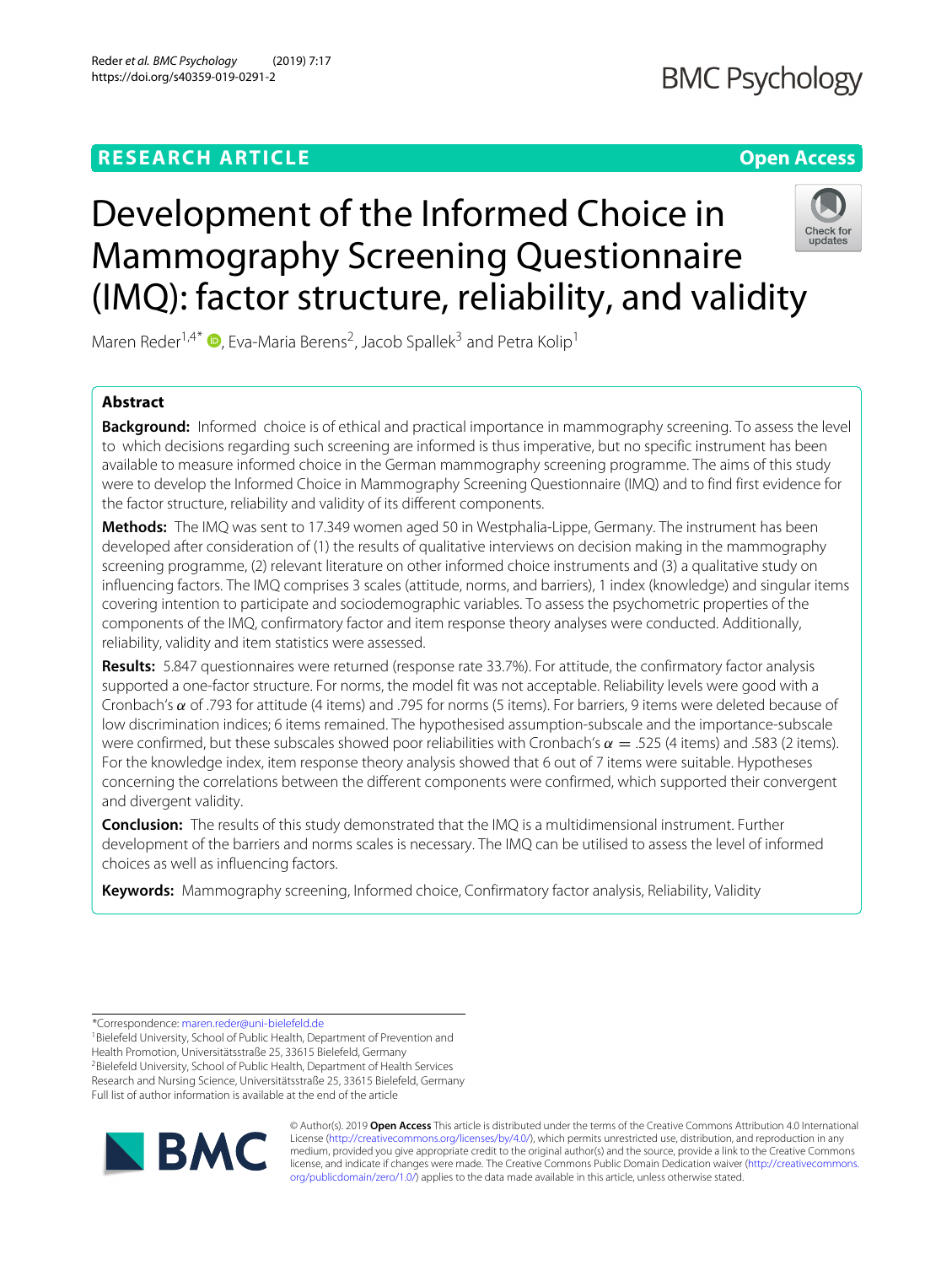## **Background**

Breast cancer is the most common cancer in women in Germany [\[1\]](#page-10-0). To reduce mortality from breast cancer and to improve treatment opportunities, a comprehensive mammography screening program for women aged 50 to 69 years was introduced in Germany in 2002 [\[2\]](#page-10-1). Fewer women die of breast cancer when they participate in mammography screening, but there is a lot of uncertainty regarding the size of the effect [\[3\]](#page-10-2). When offered a screening, in which it is unclear whether the benefits outweigh the harms, it is important that women make informed choices. Especially health services aimed at healthy individuals, which is the case for the mammography screening programme, make informed choices crucial. Being properly informed may reduce the impact of negative consequences. A false-positive screening mammogram may lead to psychological distress lasting for as long as 3 years [\[4\]](#page-10-3). It is possible that knowing about the likelihood of false positive screening results could alleviate the stress of a positive result (since one would be aware that the likelihood of cancer is still low). Overdiagnosis is a major harm of mammography screening [\[5\]](#page-10-4) and can be defined as 'detecting disease that would not present clinically during the woman's lifetime' without participation in mammography screening [\[6\]](#page-10-5). Women's knowledge of possible screening outcomes and their likelihood is a prerequisite for informed choice and of practical and ethical importance [\[7,](#page-10-6) [8\]](#page-10-7). Informed choice serves as quality marker in health care and has become increasingly advocated by many organisations in the last years (e.g. the Institute for Quality and Efficiency in Health Care [\[9\]](#page-10-8), IQWiG, a German independent scientific institute established under the Health Care Reform 2004). Unfortunately, informed choice is still poorly understood, regarding process as well as outcomes [\[10\]](#page-10-9).

In spite of the importance of informed choice in mammography screening, there is a notable lack of instruments for measuring this outcome in the mammography screening context. Informed choice comprises the dimensions of relevant knowledge, a decision consistent with personal values and behavioural implementation [\[11\]](#page-10-10). Discrepancies between attitude and behaviour may occur due to social pressure and barriers [\[12\]](#page-10-11). Therefore, it is important to assess norms and barriers simultaneously with the dimensions of informed choice. Unfortunately, often only knowledge is assessed. The existing knowledge scales vary in their difficulty and their coverage of topics (often lacking critical aspects of mammography screening like overdiagnosis). This leads to uncomparable estimates of women's knowledge levels.

To assess informed choice in the context of antenatal screening, Marteau et al. [\[11\]](#page-10-10) developed a groundbreaking instrument. It comprises 8 knowledge items and 4 attitude items and determines uptake via medical records.

Michie et al. [\[12\]](#page-10-11) applied the same instrument successfully in a larger sample, where the knowledge and attitude scale showed to be internally consistent. Based on the assessment in prenatal screening, Mathieu et al. developed two instruments measuring informed choice in mammography screening to evaluate decision aids; one was aimed at women aged 70 [\[13\]](#page-10-12), one at women aged 40 [\[14\]](#page-10-13) (i.e., both were developed for women not in the targeted screening age). The instrument for women aged 70 included knowledge, values, and intention [\[13\]](#page-10-12). Notably, opposed to Marteau, values were assessed through the values clarity subscale of decisional conflict scale and intention was assessed through a Likert-type format instead of using uptake records as third dimension. In a subsequent trial with 40 year old women, Mathieu et al. [\[14\]](#page-10-13) assessed knowledge employing a scale adapted from their previous trial [\[13\]](#page-10-12) for this younger age group and values were assessed with an attitude scale similar to Marteau et al. [\[11\]](#page-10-10). A study assessing informed choice in women aged 50 was conducted in the Netherlands [\[15\]](#page-10-14) relying on expert consultations for the knowledge dimension and on using an attitude scale from a previous prenatal screening informed choice measure [\[16\]](#page-10-15).

At the time of our study, no specific instrument was available to measure informed choice in the context of the German mammography screening programme. The aim of this study was to develop and psychometrically evaluate an instrument, called Informed Choice in Mammography Screening Questionnaire (IMQ). The IMQ was developed in the context of the study 'Informed Choice of German and Turkish Women for Participation in the mammography screening programme (InEMa)' which aimed to assess the level of informed choices in women invited to the mammography screening programme for the first time (see [\[17\]](#page-10-16)).

## **Methods**

## **Development of the Informed Choice in Mammography Screening Questionnaire**

To classify choices as informed, we used the threedimensional model developed by Marteau et al. [\[11\]](#page-10-10). According to this model, an informed choice constitutes a decision based on relevant knowledge, in consistence with individual values and leading to action. However, this model does not incorporate an important predictor of action: the decision/intention. Only using intention as third dimension enables us to assess the informedness of a decision prior to the actual behaviour. This approach of applying the concept of informed choice to intention has been used in previous research (e.g., [\[11\]](#page-10-10)).

As logic model for the decision process, we chose the reasoned action approach  $[18]$ . Based on this model we chose to assess the following constructs in the IMQ: intention, attitude, barriers, and norms. Barriers were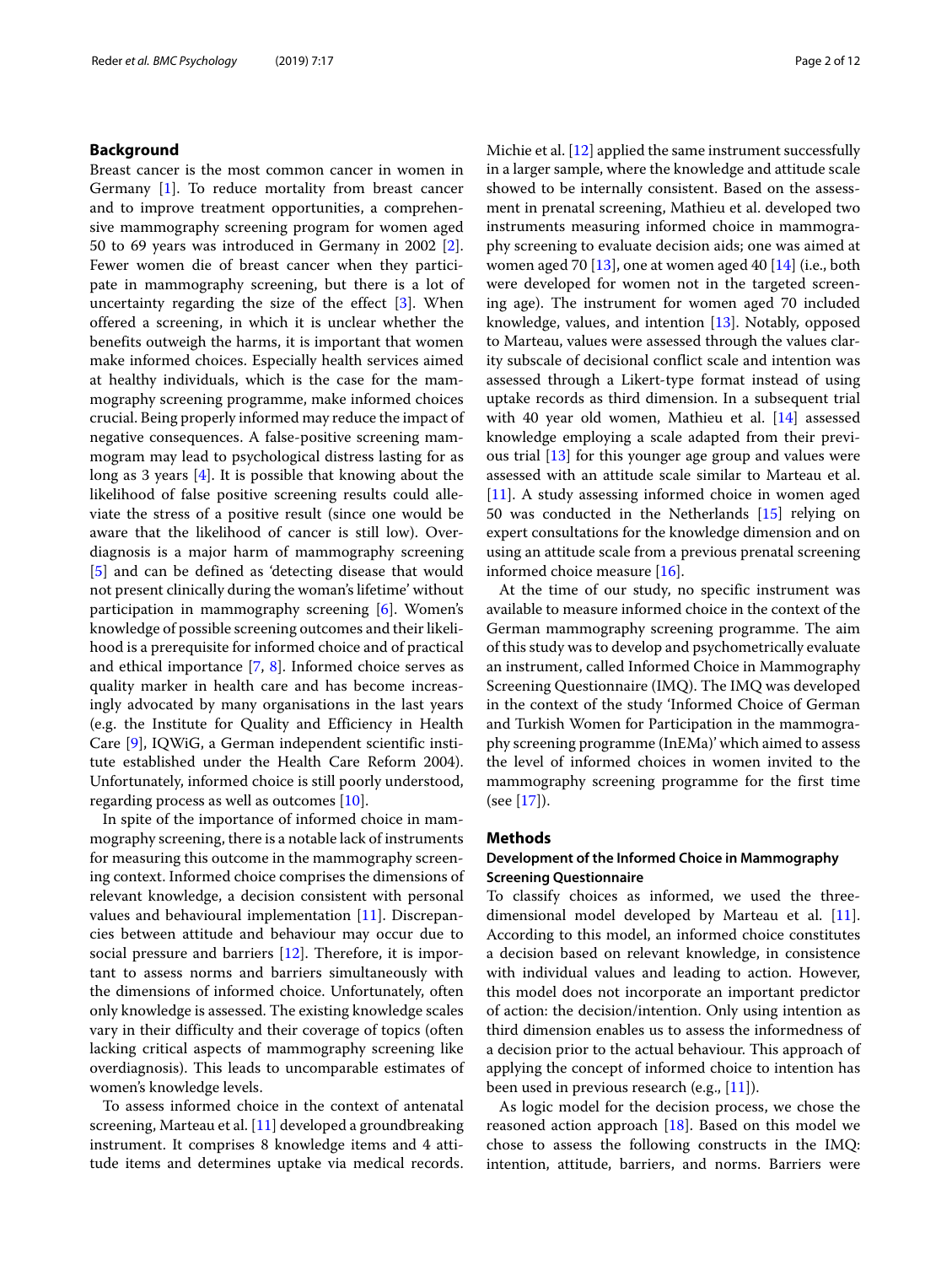assessed as more tangible proxies for control beliefs; advice as proxy for normative beliefs. This was done because the pilot study showed that questions regarding beliefs were not easily understood by the target group and were deemed too abstract. The behaviour of interest was defined according to action, target, context and time [\[18\]](#page-10-17): Attending (action) mammography screening (target) as part of the national mammography screening programme to which one was invited (context) in the next three months (time).

The questionnaire was based on qualitative interviews with German and Turkish women, a qualitative study on factors related to mammography screening participation among Turkish women [\[19\]](#page-10-18), and existing instruments for informed choice and its components. The reasoned action approach  $[18]$  provided the basis for our measures of attitude, norms (influence from others), and barriers (perceived barriers). The search for existing instruments on informed choice in mammography screening yielded mostly studies assessing aspects of knowledge. Therefore, also an extensive search was conducted for studies that assessed informed choice in other medical contexts.

Qualitative interviews were conducted to determine what informed choice means for women in the context of (non-)participation in the mammography screening programme and how they arrive at a decision. Four autochthonous and two Turkish women of the mammography screening programme target age group were interviewed. The analysis followed content analysis guidelines [\[20\]](#page-10-19) and showed that the decision for (non-)participation was usually made only after some time, in which versatile advice, both from physicians and friends, was sought. Participation was also described as the 'reasonable' action. It was positively remarked that through the program character, even hard to reach women could be addressed. Being well informed was not a priority, partly due to lack of interest, partly because it was not seen as helpful for the decision.

Study procedures proved feasible in a pretest with 300 invited women. Both comments to the questionnaires and a high proportion of missing responses indicated that questions on objective risk of breast cancer were perceived as problematic.

For the final version, the thematically problematic items were removed from the questionnaire and the questionnaire was considerably shortened. Thus, the final version of the IMQ assessed the three dimensions necessary to form informed choice as well as mapping the decision within a logic model based on the reasoned action approach. The IMQ consists of 3 scales (attitude, norms, and barriers), 1 index (knowledge) and singular items on influencing factors. The German questionnaire was presented as additional file in a previous article  $[21]$ . An English translation of the IMQ components is provided in Additional file [1.](#page-9-0)

## **Measures**

*Informed choice* was assessed through the following dimensions according to the 3-dimensional classification model of Marteau et al. [\[11\]](#page-10-10): knowledge (sufficient/insufficient), attitude (positive/negative) and intention (yes/no). An informed decision is present, if a woman on the basis of sufficient knowledge either intends participation while having a positive attitude or rejects participation in the screening program while having a negative attitude.

*Intention to participate in the mammography screening programme* was measured with two items: (1) intention to participate in a screening mammography within the next 3 months (yes/no/undecided), and (2) type of screening (opportunistic screening/mammography screening programme). These items reflect the German context in which the mammography screening programme runs parallel to opportunistic screening. Three months was defined as time frame for participation because our questionnaire was timed to arrive once the women had received the invitation to the mammography screening programme (which usually suggests an appointment within the next 3 months). For the calculation of informed choice, intention was dichotomised as 'participation in the mammography screening programme' and 'no participation in any mammography for early detection'. All other intentions (opportunistic screening) were excluded from the calculation. 5.3% of our sample decided to have opportunistic mammography screening [\[21\]](#page-10-20). We excluded these women because in this age group in Germany, women having a mammogram outside of the screening programme will either have a high risk profile or a suspected breast cancer (although both concepts may be somewhat extendible undermining the idea that opportunistic screening in a normal risk population should not exist parallel to the programme).

*Attitude* was measured using four items developed by Marteau [\[11\]](#page-10-10) in the context of antenatal screening and according to the reasoned action approach of Fishbein and Ajzen [\[18\]](#page-10-17). Three semantic differentials (important/unimportant; a good thing/a bad thing; beneficial/harmful) assessed instrumental attitude (i.e., consequences). One semantic differential assessed experiential (i.e, the anticipated experience) attitude (comfortable/uncomfortable). Women were asked to rate the statement 'To participate in the mammography screening programme is...' on the above described four semantic differentials (discrete visual analog scale from  $-2$  to  $+2$ ).

*Knowledge* was assessed with an index comprising 7 multiple choice items based on the knowledge questions of Mathieu et al. [\[14\]](#page-10-13). The questions covered the following: (1) screening for people without symptoms; (2) frequency of positive screening results; (3) false positives;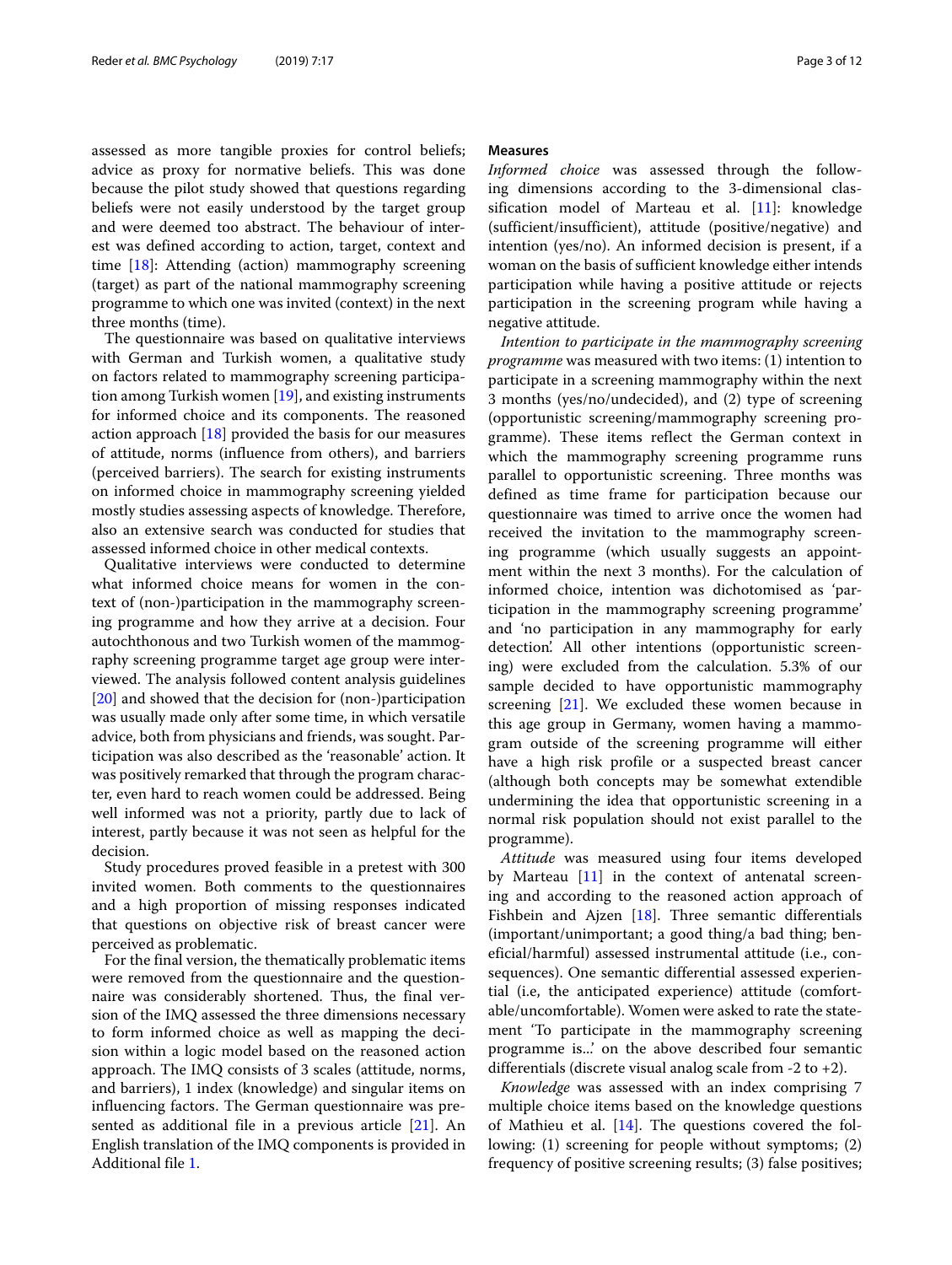(4) false negatives; (5) diagnoses with the mammography screening programme; (6) breast cancer deaths without the mammography screening programme; and (7) overdiagnosis and overtreatment. The items had two to four answer options of which one was correct. Missing responses and 'Don't know' responses were categorised as incorrect.

*Barriers* were measured using 15 items rated on a fivepoint discrete visual analog scale with the anchors of 'agree' and 'disagree'. Based on the questions regarding barriers in other studies  $[22-25]$  $[22-25]$ , we identified two topic areas: (1) assumptions about the mammography screening and (2) importance of the mammography screening. The scale we constructed comprised these two subscales. The items (see Table [1\)](#page-4-0) B1 and B7 stem from Lee et al. [\[22\]](#page-10-21), B2 and B10 from Champion et al. [\[23\]](#page-10-23), B5, B12 and B15 from Tyndel et al. [\[24\]](#page-10-24), and B11, B13 and B14 from Strong et al. [\[25\]](#page-10-22). B8 and B9 were developed specific to the context of the German mammography screening programme, and finally B3, B4 and B6 stem from our interview data. Items 8 and 9 were reverse coded so that for each item a higher number indicated a stronger barrier. The individual items took the values 0 (no barrier) to 4 (strong barrier).

*Norms* were assessed with five items rated on a fivepoint discrete visual analog scale, ranging from 'advise' to 'disadvise' with the additional option of 'no advice'. These items assessed the direction of advice of doctors, family, and friends. The individual items took the values -2 (disadvice) to  $+2$  (advice). Items with the answer option 'no advice' were treated as missing values for the scale calculation.

*Singular items* Decision confidence and self-rated knowledge were each assessed with a 5-point discrete visual analog scale item. Mammography uptake was assessed at 3-months follow-up with one item with the response options (1) participation in the mammography screening programme in the last 3 months, (2) opportunistic screening, and (3) no screening mammography.

## **Study design and data collection procedures**

The German version of the IMQ, a 12-page, selfadministered paper-and-pencil questionnaire, was sent to 17.349 women (1.789 of which additionally received a Turkish questionnaire) aged 50 in Westphalia-Lippe, a region in the Federal State of North-Rhine Westphalia, Germany, from October 2013 to July 2014. The IMQ was mailed to the women 1 to 2 months after their 50th birthday when they were expected to receive their invitation to the mammography screening programme by the regional mammography organisation and thus have to make a choice for or against mammography screening programme participation. Participants were informed about the purpose of the study, the voluntary and anonymous nature of the data collection, and the analysis

procedure. Written informed consent was obtained. The study was cleared by the ethical committee of the Medical Faculty of Muenster University (2012-268-f-S). The data collection is described in more detail in the study protocol [\[17\]](#page-10-16).

## **Statistical analysis**

The data were entered manually in Microsoft Access and imported into SPSS version 22.0 (IBM Corp., Armonk, NY) and Mplus version 7.31 (Muthén & Muthén, Los Angeles, CA) for analysis. To assess the psychometric properties of the components of the IMQ, three steps of analysis were conducted: (1) item statistics, (2) confirmatory factor / item response theory analyses, and (3) correlations to assess validity.

**Discrete visual analog scale items** For the scales with 5 point discrete visual analog scale items (attitude, norms, and barriers), the item-discrimination index and the item-difficulty index were calculated in SPSS. The itemdifficulty index indicates how many women responded to an item in a positive/agreeing direction. Medium item difficulty indices enlarge the probability for high variance and thus maximum differentiation [\[26\]](#page-10-25) while a wide variation in difficulty indices allows differentiation across the whole spectrum of the construct.

The item-discrimination index indicates how adequately an item discriminates between high and low scorers and is calculated as corrected item scale correlation. Discrimination indices of < .30 were considered low, of .30−.50 medium, and of > .50 high. For item selection, the items should at least have an item discrimination index of > .30 [\[26\]](#page-10-25). Items with negative item discrimination-index are unsuitable for scale construction [\[26\]](#page-10-25).

We conducted maximum likelihood confirmatory factor analyses to test the hypothesised factorial structure of the scales. Model fit was assessed using the following model fit indices and cut-off values: Comparative Fit Index (CFI)  $\geq$  .90, Tucker-Lewis Index (TLI)  $\geq$  .90, Root Mean Squared Error of Approximation (RMSEA)  $\leq .08$  [\[27\]](#page-10-26), and Standardised Root Mean Squared Residual (SRMR) < .09 [\[28\]](#page-10-27).

Given our large sample size, it was likely that the  $\chi^2$ tests would become significant [\[27\]](#page-10-26). Therefore, the other indices were used to assess the quality of model fit. Completely standardised factor loadings were reported. Loadings of > .71 were considered excellent, > .63 very good, and  $> .55$  good [\[29\]](#page-10-28).

To assess reliability, we calculated Cronbach's α. Levels > .70 indicated acceptable reliability [\[30\]](#page-10-29).

**Dichotomously scored multiple choice items** For the knowledge index consisting of 7 multiple choice items (with responses either scored as right or wrong), we modelled one- and two-parameter logistic models in M-Plus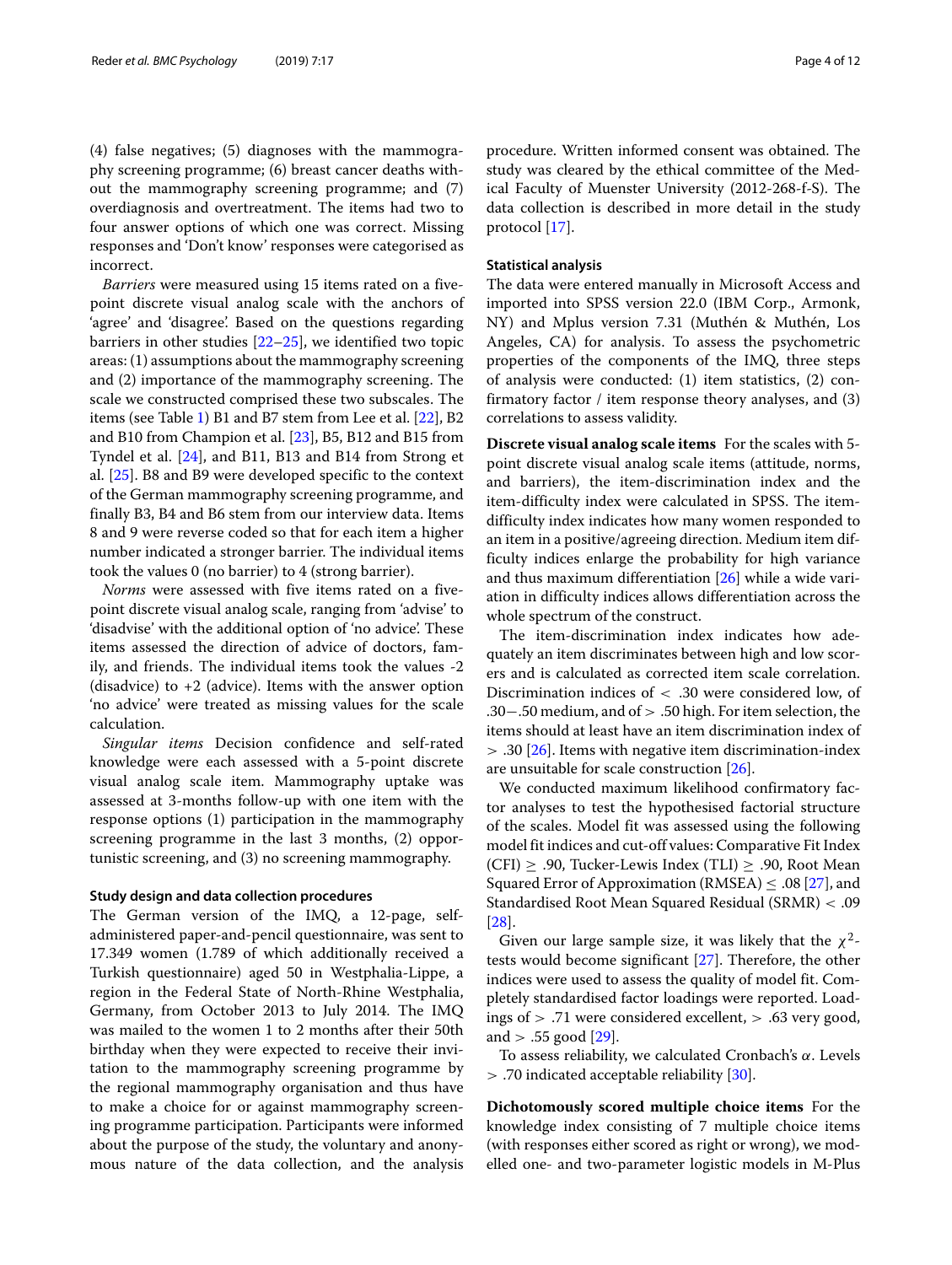<span id="page-4-0"></span>

| Scale                                 | Item no.       | Item                                                        | $\sqrt{n}$ | Difficulty<br>index | Variance | Discrimination<br>index | Factor<br>loading | Cronbach's $\alpha$                          |
|---------------------------------------|----------------|-------------------------------------------------------------|------------|---------------------|----------|-------------------------|-------------------|----------------------------------------------|
| Attitude                              | A <sub>1</sub> | Important - Unimportant                                     | 5234       | 87.7                | 0.64     | .722                    | .908              | .793                                         |
|                                       | A2             | A good thing - A bad thing                                  | 5156       | 89.1                | 0.51     | .758                    | .930              |                                              |
|                                       | A3             | Comfortable - Uncomfortable                                 | 5000       | 47.5                | 1.14     | .374                    | .375              |                                              |
|                                       | A4             | Advantageous - Disadvantageous                              | 5075       | 82.6                | 0.69     | .678                    | .752              |                                              |
| Barriers:<br>assumptions<br>about MSP | <b>B1</b>      | Uncomfortable with body being<br>touched during examination | 5244       | 34.1                | 1.85     | .301                    | .569              | .525<br>(only<br>items B1, B2,<br>B3, B6)    |
|                                       | <b>B2</b>      | Afraid of pain during MS                                    | 5253       | 35.9                | 2.09     | .367                    | .666              |                                              |
|                                       | B <sub>3</sub> | Got conflicting advice regarding<br><b>MSP</b>              | 5194       | 25.5                | 1.95     | .349                    | .345              |                                              |
|                                       | <b>B4</b>      | See the course of disease as prede-<br>termined             | 5171       | 22.3                | 1.51     | .229                    |                   |                                              |
|                                       | <b>B5</b>      | Don't want to know whether some-<br>thing is wrong          | 5238       | 9.3                 | 0.85     | .255                    |                   |                                              |
|                                       | <b>B6</b>      | Insecure what to expect                                     | 5229       | 35.4                | 2.15     | .288                    | .471              |                                              |
|                                       | <b>B7</b>      | Radiation of MS is harmful                                  | 5146       | 34.3                | 1.42     | .299                    |                   |                                              |
|                                       | B <sub>8</sub> | Feel obliged through the invitation                         | 5237       | 74.6                | 2.15     | $-210$                  |                   |                                              |
|                                       | B <sub>9</sub> | Have trust in the MSP                                       | 5235       | 31.1                | 1.79     | .115                    |                   |                                              |
| Barriers:<br>importance<br>of MSP     | <b>B10</b>     | Other problems more important<br>than MS                    | 5249       | 15.9                | 1.20     | .326                    | .730              | .583<br>(only<br><b>B10</b><br>items<br>B11) |
|                                       | <b>B11</b>     | No time for appointment                                     | 5219       | 7.4                 | 0.65     | .421                    | .517              |                                              |
|                                       | <b>B12</b>     | Am on holiday/abroad                                        | 5163       | 1.3                 | 0.14     | .205                    |                   |                                              |
|                                       | <b>B13</b>     | Have language problems                                      | 5188       | 1.3                 | 0.15     | .193                    |                   |                                              |
|                                       | <b>B14</b>     | Financial costs are too high                                | 5097       | 5.8                 | 0.56     | .345                    |                   |                                              |
|                                       | <b>B15</b>     | Problems getting to the screening<br>unit                   | 5198       | 4.0                 | 0.41     | .332                    |                   |                                              |
| Norms                                 | N1             | Gynecologist                                                | 2992       | 94.1                | 0.45     | .539                    | .519              | .795                                         |
|                                       | N <sub>2</sub> | General practitioner                                        | 1130       | 92.2                | 0.54     | .560                    | .572              |                                              |
|                                       | N3             | Partner                                                     | 2306       | 91.7                | 0.60     | .590                    | .673              |                                              |
|                                       | N4             | Relatives                                                   | 1965       | 83.7                | 1.03     | .637                    | .732              |                                              |
|                                       | N5             | Friends/acquaintances                                       | 2812       | 81.3                | 1.12     | .621                    | .610              |                                              |

## **Table 1** Item analysis of all attitude, barriers, and norms items

Note. MSP: mammography screening programme. MS: mammography screening

and compared these to establish whether item discrimination is equal between items. We used the Mean- and Variance-adjusted Weighted Least Square estimator to obtain absolute model fit indices.

Two-parameter logistic item response theory models reduce response patterns to a latent trait score (theta) and provide information about item discrimination and item difficulty. Thus, they describe the relationship between a latent construct, which the scale is supposed to measure, the properties of the items constituting this scale, and responses to the individual items  $[31]$ . Our model thus assumes the items posses different abilities to discriminate women with high levels of the underlying construct knowledge from women with low levels. We assessed

scale dimensionality through the above described model fit indices to determine acceptability of the model fit.

In two-parameter logistic models, items with higher discrimination count more towards the underlying construct  $(\theta =$  knowledge) reflecting the strength of association of an item with its construct. This means that item discrimination indicates how well an item separates women with knowledge below the item location from women with knowledge above the item location. The steeper the slope of the item characteristic curve in its middle section (i.e., where the probability of a correct answer is .5), the higher the discrimination [\[31\]](#page-11-0). Conversely, for items with low discrimination this means that a small change in the underlying construct knowledge, leads only to a small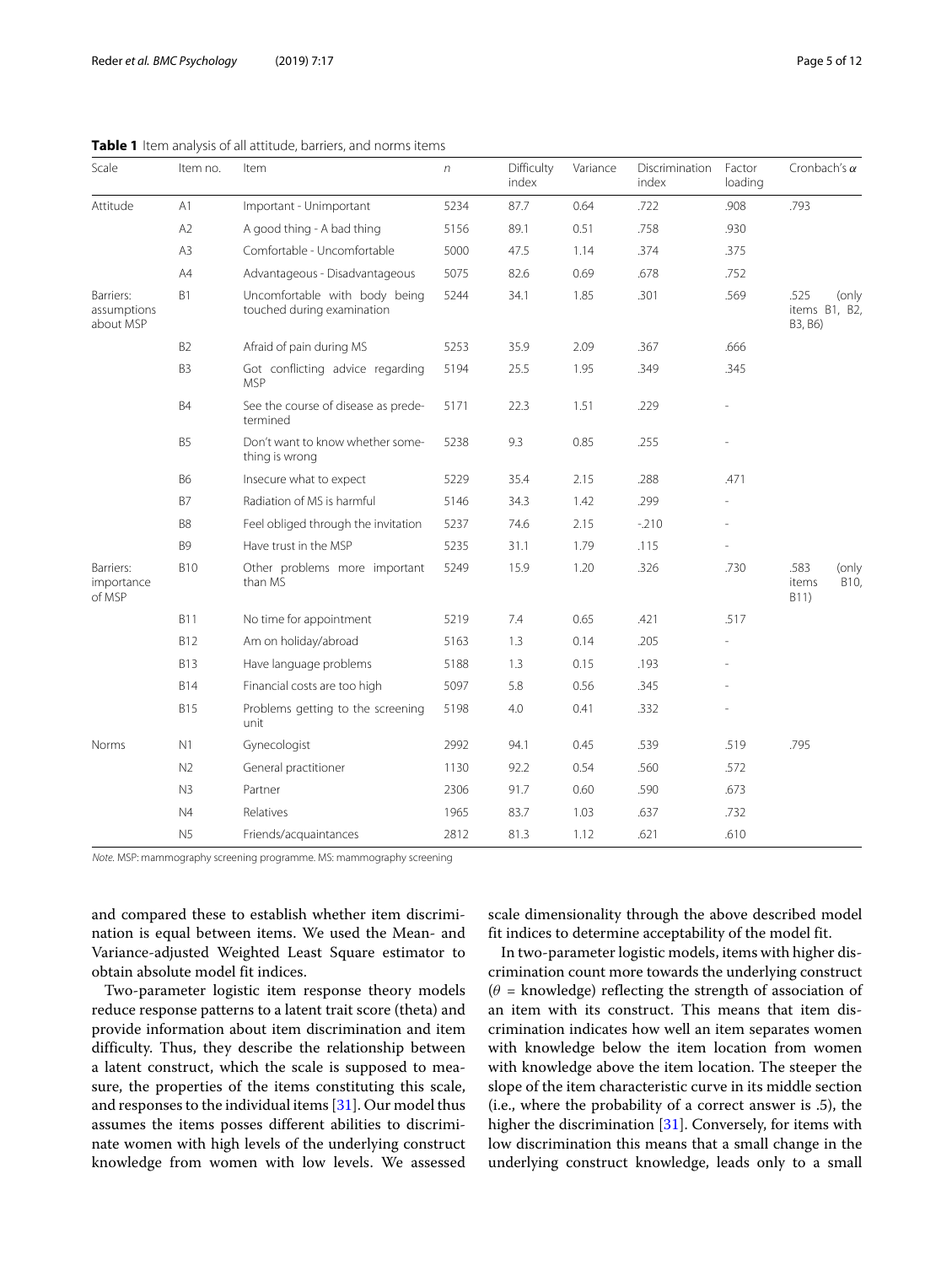change in the probability of answering this item correctly. Item difficulty indicates where the item functions along the underlying construct knowledge (i.e., knowledge level [location on the latent trait] at which a woman has a .5 probability of answering the item correctly).

**Validity** The convergent and divergent validity of the components represented in the IMQ were investigated by calculating their intercorrelations. Two-sided significance was determined. Correlations of .1 to < .3 were regarded as small, correlations from .3 to .5 as moderate, and correlations of  $> 0.5$  as large. Correlations  $<$ .1 were considered negligible and not interpreted. We hypothesised small correlations between attitude, barriers and norms. Knowledge was assumed to correlate with no other outcome.

According to a recent meta analysis [\[32\]](#page-11-1), moderate correlations exist between intention and behaviour, instrumental attitude and intention, and injunctive norms and intention. Autonomy and intention showed a small correlation [\[32\]](#page-11-1). Therefore, we assumed intention to have small to moderate correlations with attitude, barriers, and norms. The knowledge index was hypothesised to correlate with self-rated knowledge. Informed choice was assumed to be associated with decision confidence. Additionally, to assess the predictive validity of the components, we assessed their correlations with mammography uptake.

## **Results**

## **Participants**

5847 women (33.7%) responded to the questionnaire. Women who had ever had breast cancer ( $n = 183$ ), who had already participated in the MSP ( $n = 256$ ), and who had completed the Turkish questionnaire ( $n = 114$ ) were excluded, since this publication reports the psychometric properties of the German version of the IMQ. So overall, 5293 German questionnaires were used to calculate the psychometric properties of the IMQ. Of those, 36.4% had a university or university of applied sciences entrance qualification (equalling 11 to 13 years of education). A further 41.3% had received an intermediate school certificate (equalling 10 years of education). 19.0% had obtained a secondary general school certificate (equalling 9 years of education). 1.2% had left school without certificate. 91.7% had no migration background, 4.2% were resettlers, and 1.0% had a Turkish migration background.

## **Item indices**

In Table [1,](#page-4-0) the item difficulty, variance, and item discrimination index are shown. Regarding item difficulty, the attitude scale had favourable values although A1, A2 and A4 were very similar. The barriers scale had some very low item difficulties. The variance of B12 and B13 was

very low, as hardly any women regarded these items as barriers. The barriers scale had many items with an item discrimination index below the cut-off level of .30. The item discrimination index of B8 was the only negative index rendering this item inadequate for scale construction. The items of the norms and attitude scale had all acceptable indices, although the experiential attitude item (A3) was just above the cut-off.

## **Factorial structure**

For attitude, the factor loadings ranged from .375 to .930 (see Table [1\)](#page-4-0). Overall, three factor loadings were classified as excellent. The factor loading of A3 did not reach the criterion of a good factor loading. This can be explained by the fact that it was the only item assessing experiential attitude. The  $\chi^2$ -test of model fit was significant ( $\chi^2$  = 78.920,  $df = 2$ ,  $p < .001$ ). The CFI (*CFI* = 0.992), the TLI ( $TLI = 0.976$ ), and the SRMR ( $SRMR = 0.021$ ) were better than the cut-off values. The RMSEA (*RMSEA* = 0.090,  $90\% - CI = 0.074$  to 0.108) was below the thresholds for acceptable fit. Overall, the factor structure of the scale was considered acceptable.

For barriers, all items with an item discrimination index of < .30 and a variance of < 0.50 were excluded. Item 6 was kept on substantive considerations. The remaining items (B1, B2, B3, B6, B10, B11) were assessed in a confirmatory factor analysis comprising the two subscales assumptions and importance. The factor loadings ranged from .345 to .730 (see Table [1\)](#page-4-0). Overall, one factor loading was classified as excellent, one as very good, and one as good while three factor loadings did not reach this criterion. The  $\chi^2$ -test of model fit was significant ( $\chi^2$ = 74.835,  $df = 8$ ,  $p < .001$ ). The CFI (*CFI* = 0.976), the TLI (*TLI* = 0.954), the RMSEA (*RMSEA* = 0.042, 90%- $CI = 0.034$  to 0.051), and the SRMR (*SRMR* = 0.023) indicated an acceptable fit.

For norms, the factor loadings ranged from .519 to .732 (see Table [1\)](#page-4-0). Overall, one factor loading was classified as excellent, one as very good, and two as good while one factor loading was just below this criterion. The  $\chi^2$ -test of model fit was significant ( $\chi^2$  = 273.54,  $df = 5$ ,  $p < .001$ ). The CFI (*CFI* = 0.846), the TLI (*TLI* = 0.692), and the RMSEA (*RMSEA* = 0.117, 90%-*CI* = 0.105 to 0.129) were below the thresholds for acceptable fit. Only the  $SRMR$  (*SRMR* = 0.082) indicated an acceptable fit. Overall, the factor structure of the scale was not considered acceptable.

## **Reliability**

For attitude (4 items), the internal consistency was good with .793 (Cronbach's  $\alpha$ ), especially considering its short scale length (see Table [1\)](#page-4-0). For barriers, the internal consistency was poor. The assumptions-subscale (4 items) had an internal consistency of .583, the importance-subscale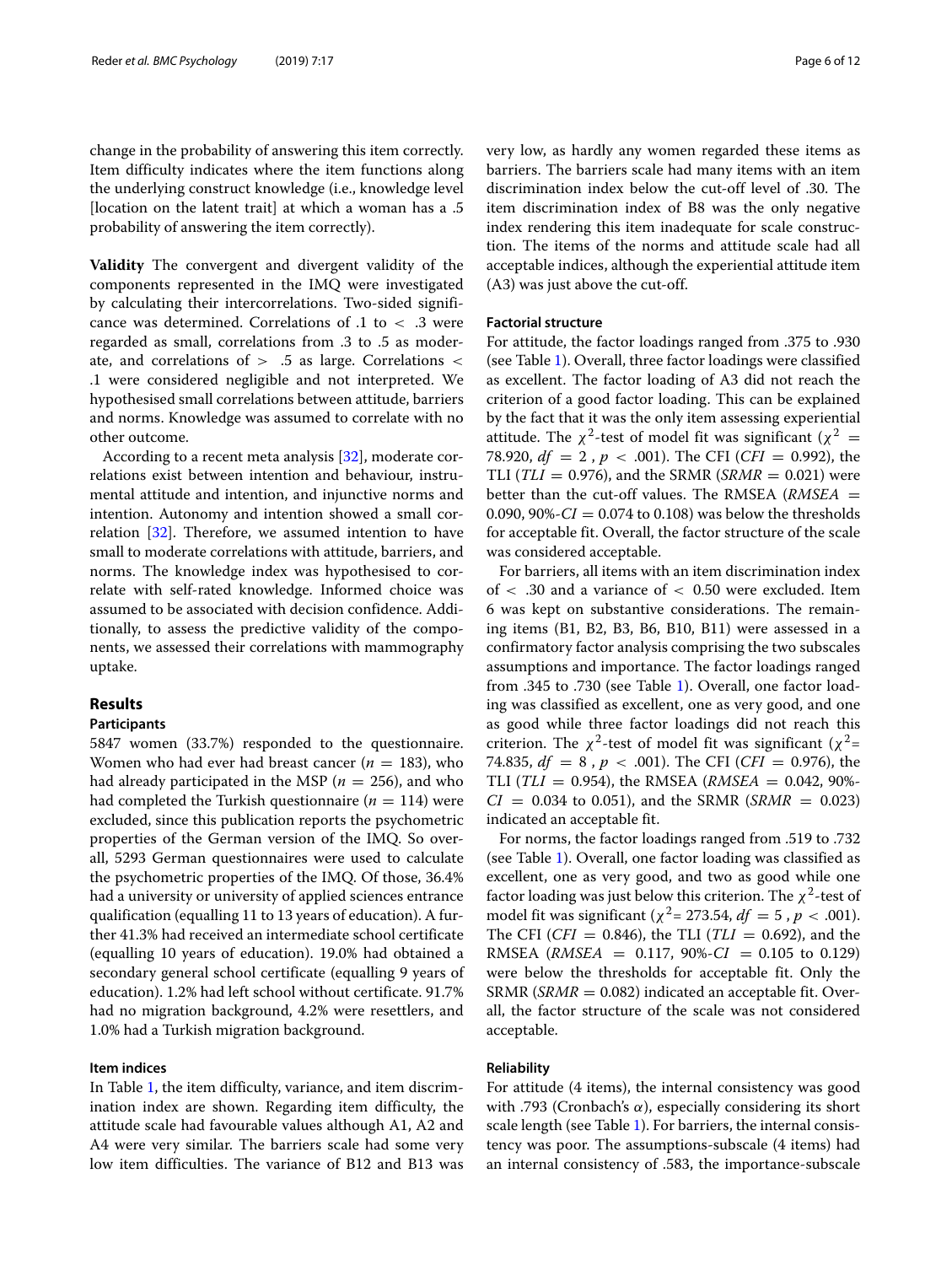(2 items) of .525. For norms (5 items), the reliability was good with .795.

## **IRT results**

For the knowledge index, we tested the unidimensionality assumption of IRT by fitting a 1-factor 2-parameterlogistic IRT model. The Fit-information indicated an inadequate model fit. The  $\chi^2$ -test of model fit was significant  $(\chi^2 = 362.80, df = 14, p < .001)$ , the CFI (*CFI* = 0.729) and the TLI  $(TLI = 0.594)$  were below the thresholds for acceptable fit. Only the RMSEA  $(RMSEA = 0.069,$  $90\% - CI = 0.063$  to 0.075) indicated an acceptable fit. The corresponding item characteristic curves that represent the respondents' knowledge (latent factor) in relation to the probability of answering an item correctly are depicted in Fig. [1.](#page-6-0)

After evaluating the discrimination and difficulty parameters of the individual items (see Table [2\)](#page-7-0), we excluded item 6 (likelihood to die of breast cancer larger, smaller, or equal for women participating in the mammography screening programme). However, consideration should be given to retaining the question as a standalone item, since it addresses an important knowledge aspect. The resulting model ( $\chi^2$  = 94.20, *df* = 9, *p* < .001;  $CFI = 0.915$ ;  $TLI = 0.858$ ; *RMSEA* = 0.042, 90%- $CI =$ 0.035 to 0.050) indicated an acceptable fit. The remaining six items can thus, be assumed to have sufficient unidimensionality.

The items of the 6-item knowledge index covered a fair spectrum of item difficulty. Items with the highest discrimination capacity were K3 and K4. K1 and K5 showed very low item discrimination. Table [2](#page-7-0) summarises the discrimination parameters and difficulty parameters.

In a second step, we specified a 1-parameter-logistic model ( $\chi^2$ = 324.490, *df* = 14, *p* < .001; *CFI* = 0.690;  $TLI = 0.668$ ;  $RMSEA = 0.065$ ,  $90\% - CI = 0.059$  to 0.071). This model fitted worse than the 2-parameterlogistic model as the difference test showed ( $\chi^2$  = 200.729,  $df = 5$ ,  $p < .001$ ). This indicates that item discrimination is not equal across items.

## **Validity**

Validity was assessed through correlations between the components of the IMQ and uptake (Table [3\)](#page-7-1). Kendall's  $\tau$  was chosen as correlation coefficient, as no variable met the assumption of normal distribution. No intercorrelation exceeded .85, suggesting divergent validity of all components.

Attitude had a weak negative correlation with both barrier subscales and a weak positive correlation with norms. The barrier subscales had weak negative correlations with norms. The mediators of the logic model, thus, correlated weakly with each other supporting the difference between the constructs and being consistent with the logic model – it has to be noted though that barriers had shown a 2-factor structure in a CFA and that the two barrier subscales only showed a weak correlation among themselves.

The weighted knowledge index, which resulted from the previously conducted item response theory analysis showing that a 2-parameter-logistic model had a better model fit, correlated negligibly with attitude, norms, and the assumptions- and importance-subscales. Intention showed a negligible correlation with knowledge and only weak positive correlations with norms and attitude. Intention and the importance-subscale showed a weak negative correlation. This indicates that intention is most strongly influenced by attitude but also that none of the constructs serves well as a singular predictor of intention. This supports the conceptualisation of informed choice as multidimensional classification model.

<span id="page-6-0"></span>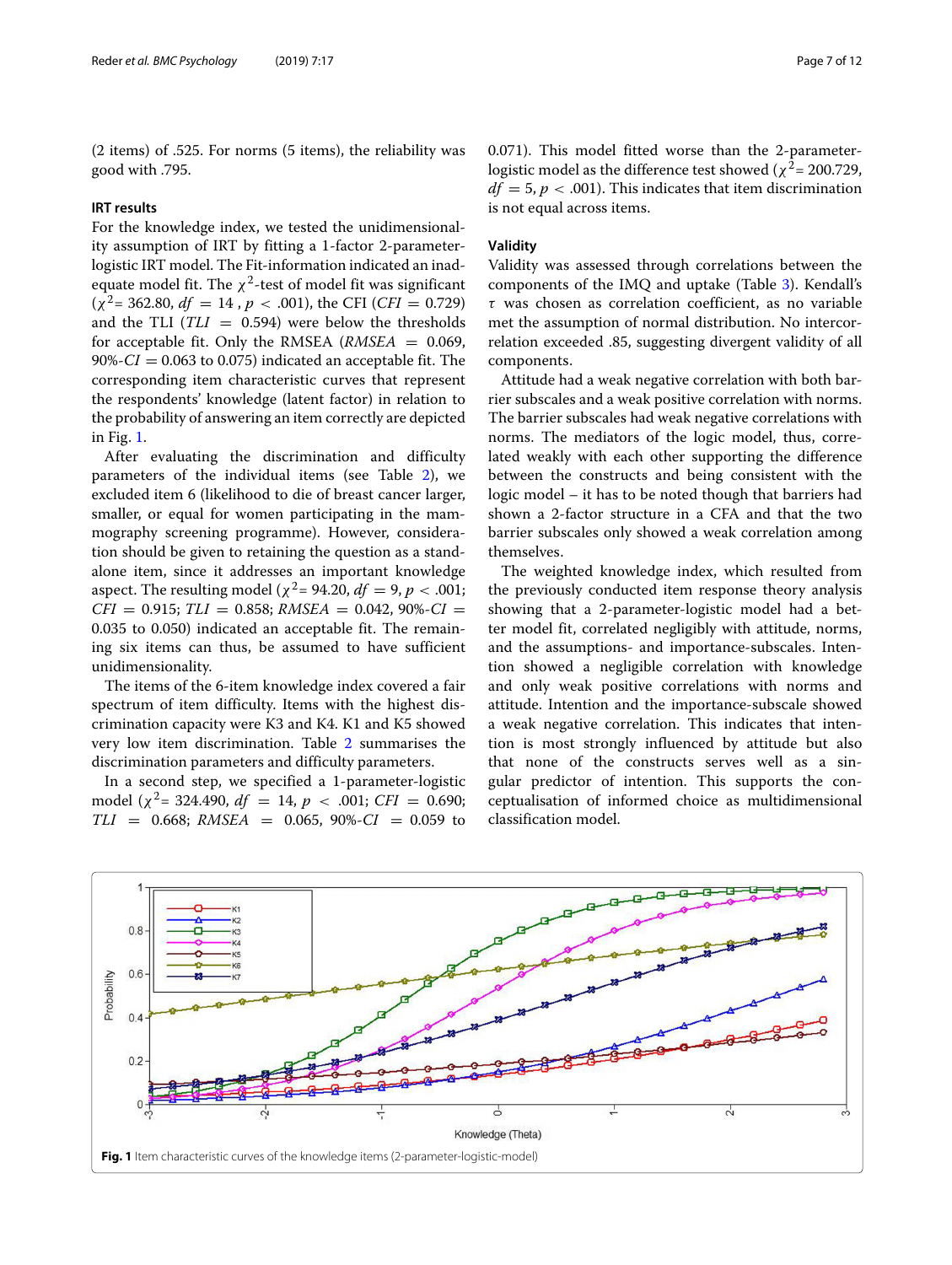| Item           | Item                                                                                                                                               | 7 item model             |                      | 6 item model*            |                      |  |  |
|----------------|----------------------------------------------------------------------------------------------------------------------------------------------------|--------------------------|----------------------|--------------------------|----------------------|--|--|
| No.            |                                                                                                                                                    | Item discrimination (SE) | Item difficulty (SE) | Item discrimination (SE) | Item difficulty (SE) |  |  |
| K1             | When to participate in the<br>MSP (No breast complaints/<br>Breast complaints/ In both<br>cases)                                                   | 0.267(0.036)             | 4.040 (0.520)        | 0.256(0.036)             | 4.202 (0.560)        |  |  |
| K <sub>2</sub> | Number of women receiving<br>a positive result (1-20 of 200/<br>21-50 of 200/ 51-100 of 200/<br>101-200 of 200)                                    | 0.428(0.038)             | 2.411 (0.192)        | 0.403(0.037)             | 2.537 (0.212)        |  |  |
| K3             | Positive MSP result means<br>breast cancer (Yes/ No)                                                                                               | 0.810(0.060)             | $-0.782(0.046)$      | 0.805(0.061)             | $-0.785(0.047)$      |  |  |
| K4             | MSP discovers every breast<br>cancer (Yes/No)                                                                                                      | 0.710(0.049)             | $-0.126(0.030)$      | 0.812(0.062)             | $-0.115(0.028)$      |  |  |
| K5             | More likely to get the diagno-<br>sis breast cancer (Women par-<br>ticipating in the MSP/ Women<br>not participating in the MSP/<br>Both the same) | 0.202(0.031)             | 4.442 (0.671)        | 0.120(0.030)             | 7.341 (1.836)        |  |  |
| K6             | More likely to die of breast<br>cancer (Women participating<br>in the MSP/ Women not par-<br>ticipating in the MSP/ Both the<br>same)              | 0.208(0.028)             | $-1.505(0.209)$      |                          |                      |  |  |
| K7             | Existence<br>of overtreatment<br>(Yes/No)                                                                                                          | 0.450(0.033)             | 0.623(0.057)         | 0.433(0.033)             | 0.644(0.060)         |  |  |

<span id="page-7-0"></span>**Table 2** Item difficulty and discrimination for the knowledge index

Note. Correct answers in italics. \* Item 6 was excluded

Intention at T1 and uptake at T2 correlated strongly with .539 ( $p \sim$  .001). Attitude showed a moderate, knowledge a negligible correlation with uptake. The importance-subscale showed a weak negative correlation, norms a weak positive correlation.

Decision certainty and informed choice correlated with .049 (*p* < .001) indicating a negligible association. Selfrated knowledge and knowledge correlated with .181 (*p* < .001) indicating only a weak association.

Additionally, we conducted a logistic regression,  $R^2$  = .116 (Nagelkerke),  $\chi^2(8) = 64.830, p < .001$ , to assess how well the different components predicted intention. All predictors were significant (assumptions-subscale:  $B =$ .068, *p* < .001, OR=1.071 [95% C.I. 1.046 to 1.096];

<span id="page-7-1"></span>**Table 3** Intercorrelations between the scales attitude, barriers (assumptions and importance), norms, the knowledge index, intention, and uptake

| Scale/Index                           | $\sqrt{n}$ | Barriers:<br>assumptions<br>about MSP | Barriers:<br>importance of<br><b>MSP</b> | Norms                      | Knowledge                  | Intention                  | Uptake                     |
|---------------------------------------|------------|---------------------------------------|------------------------------------------|----------------------------|----------------------------|----------------------------|----------------------------|
| Attitude                              | 5274       | $-287(p < .001)$                      | $-250(p < .001)$                         | <b>.273</b> ( $p < .001$ ) | $-0.085(p < .001)$         | <b>.284</b> ( $p < .001$ ) | <b>.300</b> ( $p < .001$ ) |
| Barriers:<br>assumptions<br>about MSP | 5139       | $\sim$                                | <b>.224</b> ( $p < .001$ )               | $-112(p < .001)$           | $-0.024(p=.018)$           | $-0.032(p=.027)$           | $-0.047$ ( $p = .003$ )    |
| Barriers:<br>importance<br>of MSP     | 5262       | $\sim$                                |                                          | $-157(p < .001)$           | <b>.032</b> ( $p = .003$ ) | $-178(p < .001)$           | $-171(p < .001)$           |
| Norms                                 | 4169       | $\sim$ $-$                            | $\overline{\phantom{a}}$                 | ۰                          | $-051(p < .001)$           | <b>.166</b> ( $p < .001$ ) | <b>.175</b> ( $p < .001$ ) |
| Knowledge                             | 5293       | $\sim$                                |                                          | ۰                          |                            | $-0.039(p=.007)$           | $-0.044(p=.005)$           |
| Intention                             | 4893       | $\sim$                                | $\sim$                                   | $\sim$                     | ٠                          | $\sim$                     | <b>.539</b> ( $p < .001$ ) |
| Uptake                                | 4165       | $\overline{\phantom{a}}$              |                                          |                            |                            |                            |                            |
|                                       |            |                                       |                                          |                            |                            |                            |                            |

Note. Kendall's τ correlation coefficients for all scales and the knowledge index. Point-biserial correlation coefficients for intention and uptake. p-values are for two-tailed significance. Significant correlations are bolded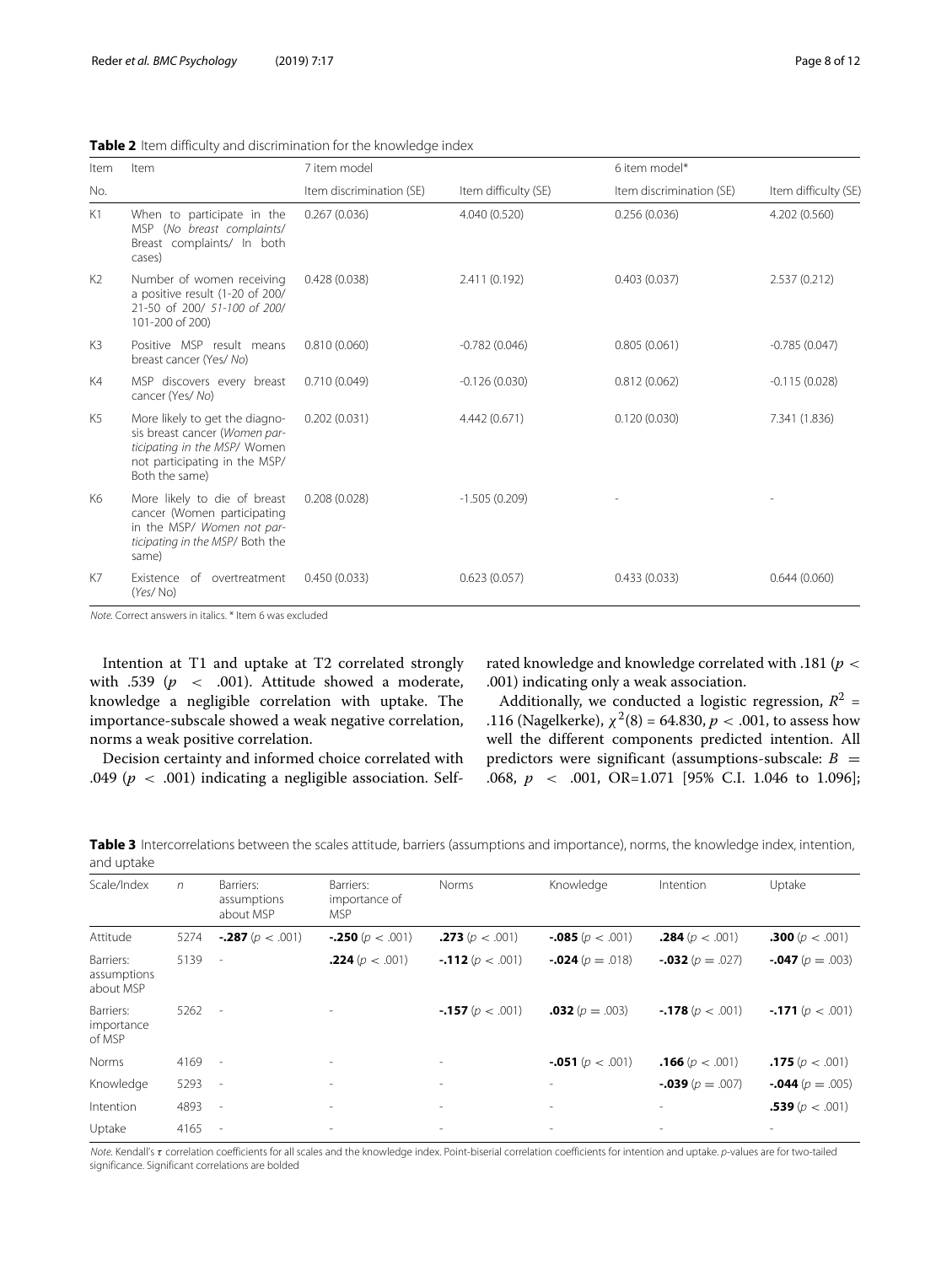importance-subscale: *B* = −.123, *p* < .001, OR= 0.884 [95% C.I. 0.841 to 0.930]; norms: *B* = .060, *p* < .001, OR=1.062 [95% C.I. 1.032 to 1.093]; attitude: *B* = .203, *p* < .001, OR=1.225 [95% C.I. 1.185 to 1.267]). Attitude showed the highest odds ratio; only the importancesubscale showed a negative effect on intention.

## **Discussion**

In this study, a measure of informed choice was developed and its psychometric properties were determined. To evaluate the psychometric properties of the IMQ components, the sample size was sufficiently large. Attitude and barriers possessed an acceptable factor structure. However, this did not apply to norms. Attitude and norms showed an acceptable internal consistency. The barriers subscales reached only low internal consistency values. The knowledge index showed sufficient unidimensionality after excluding item 6. For some items, item discrimination was low, but overall the 6-item index of knowledge showed acceptable item parameters. The evaluation of the correlation pattern supported the validity assumptions of the logic model as well as those of the classification model of informed choice.

Overall, it has to be noted that the norms and barriers scales are not essential to an instrument assessing informed choice, as they are not part of this classificatory model. Nevertheless, these scales are important within the logic model and can be of value in both practical and research contexts (e.g., to be better able to predict intention).

The *knowledge index* comprised only some pieces of information about the mammography screening programme. These were carefully selected, but did not cover the entire spectrum of decision-relevant facts. The unfamiliar questionnaire format may have been difficult for some women leading to underestimation of their knowledge level. Knowledge instruments are hardly comparable across studies, since different aspects, difficulties and answer formats are used. Another insecurity in determining sufficient knowledge is that there are no clear guidelines as to what level constitutes sufficient knowledge  $[12]$ . Since for the calculation of informed choice, dichotomisation is vital, we use the mid-point in congruence with other studies  $[12, 15]$  $[12, 15]$  $[12, 15]$ , while it has to be noted that other researchers have proposed the median [\[11\]](#page-10-10).

In concordance with van Agt [\[15\]](#page-10-14) considering psychometric methods - adapted from the field of educational tests - beneficial for the development of knowledge instruments, we used item response theory analyses for our knowledge index. Similar to our results, Michie et al. [\[33\]](#page-11-2) used item response theory analysis for their knowledge items, which showed that the items (with one exception) reflected a spread of difficulty and discriminate between women. The 2-parameter-logistic model fits our data better than the 1-parameter-logistic model. This implies that it is important which items are answered correctly rather than counting only the number of correct items, as had been our initial intention for this index. Therefore, a summary index cannot be recommended as method but instead either (1) a latent approach (which would allow 2-parameter-logistic modelling) or (2) a summary index of the weighted items (i.e., weighted by the discrimination parameters [\[34\]](#page-11-3)). Unfortunately, to our knowledge no latent approach for the calculation of informed choice has been proposed to date. A summary index of the weighted items would still allow dichotomisation at the weighted indexes midpoint (weighted scale range 0 to 2.8; midpoint 1.4) for the calculation of informed choice.

The four semantic differentials assessing *attitude* cover only few - albeit important - advantages and disadvantages of the mammography screening programme. In addition, the different attitude aspects (instrumental and experiential) may be weighted differently by each woman, which was not assessed in our questionnaire. The items indicated a good internal consistency of .79. Similar items in other research reached a Cronbach's alpha between .77 and .85 [\[11,](#page-10-10) [12,](#page-10-11) [15,](#page-10-14) [33\]](#page-11-2). For assessment of informed choice, the continuous construct of attitude has to be dichotomised: A score of  $\geq 0$  is to be classified as positive attitude. Similar to van Agt, where, with a scale range of 0 to  $24$ ,  $>12$ was categorised as positive attitude [\[15\]](#page-10-14).

Regarding *barriers*, we confirmed our hypothesized two factor solution. Similar to our results, Kwok et al. found in the factor analysis of their 7-item barrier scale that it comprised two factors: psychological and practical barriers [\[35\]](#page-11-4). This matches our two subscales contentwise: our 'assumptions about the mammography screening programme' subscale shows similarity to Kwok et al.'s psychological subscale while our 'importance of the mammography screening programme' subscale mirrors what Kwok et al. termed practical barriers.

*Norms* did not have a reasonable model fit. This may be a result of the high proportion of no advice responses or reflect an inhomogeneity of the different important others whose advice may be sought.

A limitation for determining informed choice was that *intention* is not equivalent to behavioural implementation (we found a correlation of .539). This is represented in the logic model but not the classification model of informed choice. Theoretically, both intention or behaviour may serve to calculate informed choice [\[11\]](#page-10-10). Nevertheless, this necessarily entails a proportion of women not acting as intended, i.e. they cannot be assigned to one category. Nevertheless, intention can be seen as an appropriate construct to calculate informed choice because the behavioural implementation may be influenced by organisational factors, which occur only after the decision was made.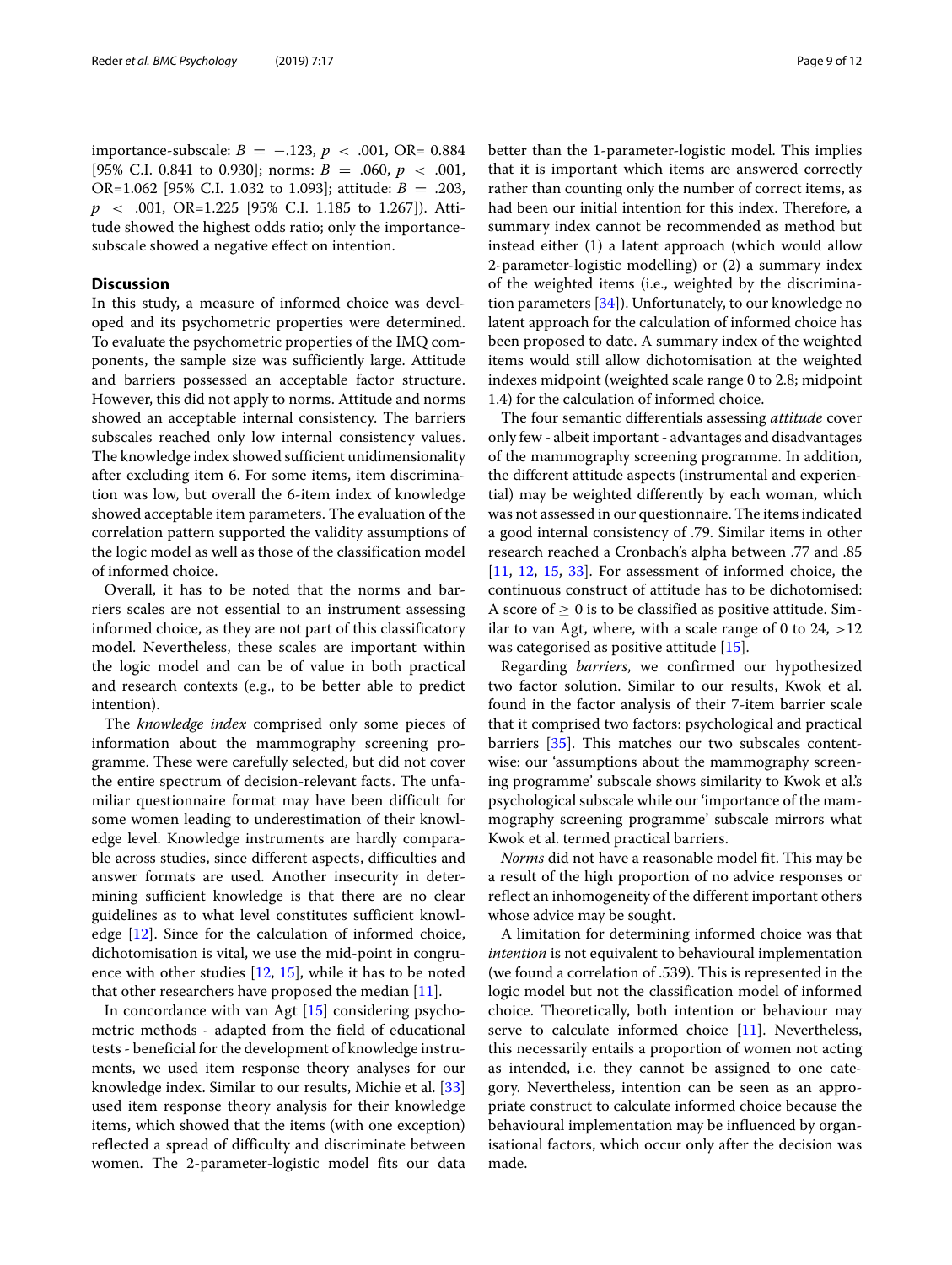The *associations* between the components of the IMQ, were comparable to previous research. Attitude was associated with intention similar to previous research on the association of attitude and uptake [\[33,](#page-11-2) [35\]](#page-11-4). The norms items showed little variance. Most people giving advice advised the women to have mammography screening. This may be one reason for the weak correlation of norms and intention. Attitude and knowledge have previously been reported to be not associated [\[33\]](#page-11-2). Knowledge did not predict uptake [\[33\]](#page-11-2) which is similar to our finding of a negative negligible association between knowledge and intention. Informed choice had a negligible correlation with decision certainty. In other research, Michie et al. [\[12\]](#page-10-11) were able to demonstrate that women, whose decision for participation in Down syndrome screening was informed, felt better informed and supported six weeks after the screening than women whose decision was uninformed. Their research thus supports the validity of a similarly calculated informed choice although comparison across screening types may not be warranted. Future research is needed regarding the predictive validity of our IMQ on decision regret and satisfaction with screening outcomes.

A *general limitation* of this study was that the questionnaire has been applied to a very homogeneous population: Only women aged 50 in Westphalia-Lippe, who had already received an invitation to the MSP and did not have a history of breast cancer were included in the analyses. It may not be appropriate to use the IMQ for women who are not immediately facing a mammography screening decision or are not first-time-invitees. Women who intend to participate in mammography screening may have been more likely to participate in the study as they were interested in the subject and willing to confront themselves with this sensitive topic. Accordingly, results may not be representative of the general population of women invited. Our sample had a higher education level than the population of women aged 50 to 54 in North Rhine-Westphalia. 36.4% of the women in our study had a university or university of applied sciences entrance qualification compared to 32.9% in the population [\[36\]](#page-11-5). 43% had an intermediate school certificate in our sample while only 32.5% of the population have this educational degree [\[36\]](#page-11-5). Contrastingly, only 19.0% of our sample had obtained a secondary general school certificate compared to 27.8% in the population  $[36]$ . The percentage of women without migration background was higher than in women aged 50 to 54 in North Rhine-Westphalia (91.7% in our sample compared to 80.1% [\[37\]](#page-11-6)). The percentage of resettlers was lower in our sample (4.2% compared to 9.7% of women of similar age in North Rhine-Westphalia [\[37\]](#page-11-6)). As could be expected, since we did only include the German questionnaires in our analysis, the percentage of women with a Turkish migration background was lower than in the

population (1.0% compared to 2.3% [\[37\]](#page-11-6)). The response rate of 33.7% was similar to other studies on mammography screening in Germany [\[38,](#page-11-7) [39\]](#page-11-8). Future research should evaluate the IMQ in a more diverse group of women. Finally, the cross-sectional study design limited our ability to capture the dynamics of the decision making process although our questionnaire was timed to arrive at the time of decision making. We know from the qualitative interviews we conducted for questionnaire development that the time of decision making can vary widely and that sometimes the women do not experience mammography screening programme participation as a decision they have to make but rather as a matter of course.

## **Conclusion**

The present study made a contribution in the area of informed choice by developing the IMQ and evaluating its psychometric properties. The IMQ has the potential to become an important tool for researchers and healthcare providers who are working with women trying to decide whether participation in the mammography screening programme is the right choice for them. The IMQ can identify women who made an uninformed choice so they can receive more decisional support or support buffering the negative effects of uninformed choices. The questionnaire can also be used to evaluate interventions targeting informed choice or its components. An important goal of our research is to raise informed choice to the level of a standard outcome to be included in studies on participation in mammography screening. Having developed an adequate questionnaire, is an important step in this direction.

## **Additional file**

<span id="page-9-0"></span>**[Additional file 1:](https://doi.org/s40359-019-0291-2)** English version of the Informed Choice in Mammography Screening Questionnaire (IMQ). (PDF 42 kb)

#### **Abbreviations**

CFI: Comparative fit index; IMQ: Informed choice in mammography screening questionnaire; RMSEA: Root mean squared error of approximation; SRMR: Standardised root mean squared residual; TLI: Tucker-Lewis index

#### **Acknowledgements**

We acknowledge support for the Article Processing Charge by the Deutsche Forschungsgemeinschaft and the Open Access Publication Fund of Bielefeld University.

#### **Funding**

This work was funded by the German Federal Ministry of Health within Research for the National Cancer Plan, grant number NKP-332-028. The funding body did not have any role in the design of the study and collection, analysis, and interpretation of data and in writing the manuscript.

## **Availability of data and material**

Data are available upon request due to ethical restrictions. Interested researchers may submit requests to the corresponding author for access to the data. All requests will be assessed by Ms. Ines Meyer, Data Protection Officer, Bielefeld University.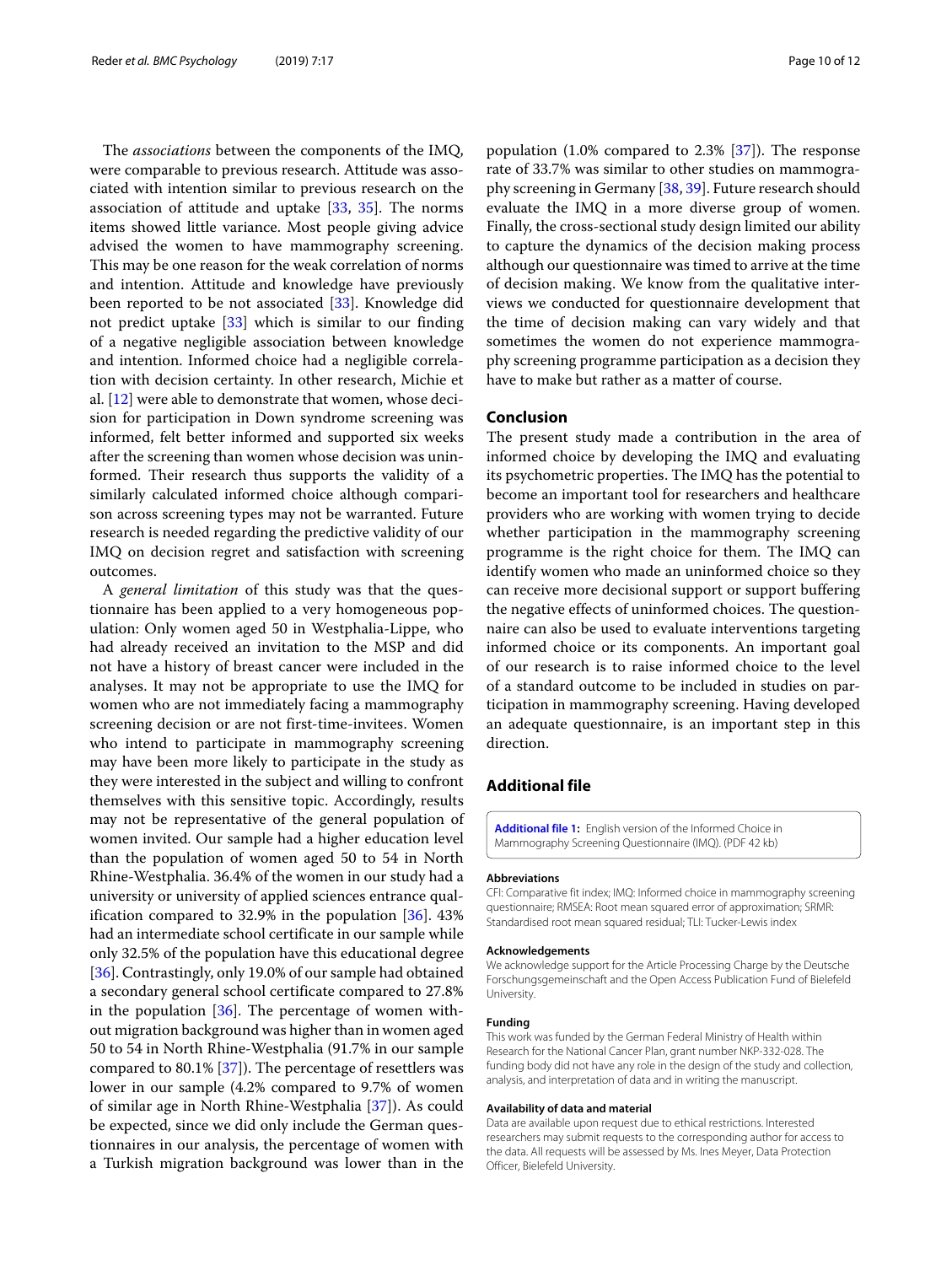## **Authors' information**

MR is doctoral student at the Bielefeld School of Public Health and researcher at the Institute of Psychology, University of Hildesheim. E-MB is researcher at the Bielefeld School of Public Health. JS is professor for public health at Brandenburg University of Technology Cottbus-Senftenberg. PK is professor for prevention and health promotion at the Bielefeld School of Public Health.

## **Authors' contributions**

JS, E-MB and PK conceived and coordinated the study. MR conducted the analysis and drafted the manuscript, which was revised by all authors. All authors read and approved the final manuscript.

#### **Ethics approval and consent to participate**

The study was cleared by the ethical committee of the Medical Faculty of Muenster University (2012-268-f-S). Participants were informed about the purpose of the study, the voluntary and anonymous nature of the data collection, and the analysis procedure. Written informed consent was obtained.

## **Consent for publication**

Not applicable.

## **Competing interests**

The authors declare that they have no competing interests.

## **Publisher's Note**

Springer Nature remains neutral with regard to jurisdictional claims in published maps and institutional affiliations.

## **Author details**

<sup>1</sup> Bielefeld University, School of Public Health, Department of Prevention and Health Promotion, Universitätsstraße 25, 33615 Bielefeld, Germany. <sup>2</sup>Bielefeld University, School of Public Health, Department of Health Services Research and Nursing Science, Universitätsstraße 25, 33615 Bielefeld, Germany. <sup>3</sup>Brandenburg University of Technology Cottbus-Senftenberg, Department of Public Health, Universitätsplatz 1, 01968 Senftenberg, Germany. 4University of Hildesheim, Institute of Psychology, Universitätsplatz 1, 31142 Hildesheim, Germany.

## Received: 11 September 2017 Accepted: 22 February 2019 Published online: 19 March 2019

## **References**

- <span id="page-10-0"></span>Haberland, J, Bertz, J, Wolf, U, Ziese, T, Kurth, B-M (2010). German cancer statistics 2004. BMC Cancer, 10, 52. [https://doi.org/10.1186/1471-2407-10-52.](https://doi.org/10.1186/1471-2407-10-52)
- <span id="page-10-1"></span>2. Mammographie, K (2009). Evaluationsbericht 2005–2007 - Ergebnisse des Mammographie-Screening-Programms in Deutschland. [https://www.g](https://www.g-ba.de/downloads/17-98-2731/2009-09-21-Evaluationsbericht.pdf)[ba.de/downloads/17-98-2731/2009-09-21-Evaluationsbericht.pdf.](https://www.g-ba.de/downloads/17-98-2731/2009-09-21-Evaluationsbericht.pdf) Accessed 12 Nov 2014.
- <span id="page-10-2"></span>3. Gøtzsche, PC, & Jørgensen, KJ (2013). Screening for breast cancer with mammography. Cochrane Database Syst Rev, 6, 001877. [https://doi.org/10.](https://doi.org/10.1002/14651858.CD001877.pub5) [1002/14651858.CD001877.pub5.](https://doi.org/10.1002/14651858.CD001877.pub5)
- <span id="page-10-3"></span>4. Bond, M, Pavey, T, Welch, K, Cooper, C, Garside, R, Dean, S, Hyde, C (2013). Systematic review of the psychological consequences of false-positive screening mammograms. Health Technol Assess, 17(13), 1-170. [https://doi.](https://doi.org/10.3310/hta17130) [org/10.3310/hta17130.](https://doi.org/10.3310/hta17130)
- <span id="page-10-4"></span>5. Welch, HG, & Black, WC (2010). Overdiagnosis in cancer. J Natl Cancer Inst, 102(9), 605–13.
- <span id="page-10-5"></span>6. Hersch, J, Jansen, J, Barratt, A, Irwig, L, Houssami, N, Howard, K, Dhillon, H, McCaffery, K (2013). Women's views on overdiagnosis in breast cancer screening: a qualitative study. BMJ, 346(jan23 1), 158. [https://doi.org/10.](https://doi.org/10.1136/bmj.f158) [1136/bmj.f158.](https://doi.org/10.1136/bmj.f158)
- <span id="page-10-6"></span>7. Gøtzsche, PC, Hartling, OJ, Nielsen, M, Brodersen, J, Jørgensen, KJ (2009). Breast screening: The facts - or maybe not. Br Med J, 338, 446–8. [https://](https://doi.org/10.1136/bmj.b86) [doi.org/10.1136/bmj.b86.](https://doi.org/10.1136/bmj.b86)
- <span id="page-10-7"></span>8. Jørgensen, KJ, Brodersen, J, Hartling, OJ, Nielsen, M, Gøtzsche, PC (2009). Informed choice requires information about both benefits and harms. J Med Ethics, 35(4), 268–9. [https://doi.org/10.1136/jme.2008.027961.](https://doi.org/10.1136/jme.2008.027961)
- <span id="page-10-8"></span>9. Institute for Quality and Efficiency in Health Care. Independent. Patient-orientated. Evidence-based. [https://www.iqwig.de/en/methods/](https://www.iqwig.de/en/methods/basic-principles.3314.html) [basic-principles.3314.html.](https://www.iqwig.de/en/methods/basic-principles.3314.html) Accessed 23 Apr 2017.
- <span id="page-10-9"></span>10. Bekker, H, Thornton, JG, Airey, CM, Connelly, JB, Hewison, J, Robinson, MB, Lilleyman, J, MacIntosh, M, Maule, AJ, Michie, S, Pearman, AD (1999). Informed decision making: An annotated bibliography and systematic review. Health Technol Assess, 3(1), 1–156.
- <span id="page-10-10"></span>11. Marteau, TM, Dormandy, E, Michie, S (2001). A measure of informed choice. Health Expect, 4(2), 99–108. [https://doi.org/10.1046/j.1369-6513.](https://doi.org/10.1046/j.1369-6513.2001.00140.x) [2001.00140.x.](https://doi.org/10.1046/j.1369-6513.2001.00140.x)
- <span id="page-10-11"></span>12. Michie, S, Dormandy, E, Marteau, TM (2002). The multi-dimensional measure of informed choice: a validation study. Patient Educ Couns, 48(1), 87–91. [https://doi.org/10.1016/S0738-3991\(02\)00089-7.](https://doi.org/10.1016/S0738-3991(02)00089-7)
- <span id="page-10-12"></span>13. Mathieu, E, Barratt, A, Davey, HM, McGeechan, K, Howard, K, Houssami, N (2007). Informed choice in mammography screening: A randomized trial of a decision aid for 70-year-old women. Arch Intern Med, 167(19), 2039–46. [https://doi.org/10.1001/archinte.167.19.2039.](https://doi.org/10.1001/archinte.167.19.2039)
- <span id="page-10-13"></span>14. Mathieu, E, Barratt, AL, McGeechan, K, Davey, HM, Howard, K, Houssami, N (2010). Helping women make choices about mammography screening: An online randomized trial of a decision aid for 40-year-old women. Patient Educ Couns, 81(1), 63–72. [https://doi.org/10.1016/j.pec.2010.01.001.](https://doi.org/10.1016/j.pec.2010.01.001)
- <span id="page-10-14"></span>15. van Agt, H, Fracheboud, J, van der Steen, A, Koning, Hd (2012). Do women make an informed choice about participating in breast cancer screening? A survey among women invited for a first mammography screening examination. Patient Educ Couns, 89(2), 353–9. [https://doi.org/10.1016/j.](https://doi.org/10.1016/j.pec.2012.08.003) [pec.2012.08.003.](https://doi.org/10.1016/j.pec.2012.08.003)
- <span id="page-10-15"></span>16. Dormandy, E, Tsui, EY, Marteau, TM (2007). Development of a measure of informed choice suitable for use in low literacy populations. Patient Educ Couns, 66(3), 278–95. [https://doi.org/10.1016/j.pec.2007.01.001.](https://doi.org/10.1016/j.pec.2007.01.001)
- <span id="page-10-16"></span>17. Berens, E-M, Reder, M, Kolip, P, Spallek, J (2014). A cross-sectional study on informed choice in the mammography screening programme in Germany (InEMa: A study protocol. BMJ Open, 4(9), 006145. [https://doi.](https://doi.org/10.1136/bmjopen-2014-006145) [org/10.1136/bmjopen-2014-006145.](https://doi.org/10.1136/bmjopen-2014-006145)
- <span id="page-10-17"></span>18. Fishbein, M, & Ajzen, I (2010). Predicting and Changing Behavior: The Reasoned Action Approach. New York: Psychology Press.
- <span id="page-10-18"></span>19. Berens, E-M, Yilmaz-Aslan, Y, Spallek, J, Razum, O (2016). Determinants of mammography screening participation among Turkish immigrant women in Germany–a qualitative study reflecting key informants' and women's perspectives. Eur J Cancer Care (Engl), 25(1), 38–48. [https://doi.](https://doi.org/10.1111/ecc.12334) [org/10.1111/ecc.12334.](https://doi.org/10.1111/ecc.12334)
- <span id="page-10-19"></span>20. Mayring, P (2010). Qualitative Inhaltsanalyse: Grundlagen und Techniken, 11 edn. Pädagogik. Weinheim [u.a.]: Beltz.
- <span id="page-10-20"></span>21. Berens, E-M, Reder, M, Razum, O, Kolip, P, Spallek, J (2015). Informed choice in the german mammography screening program by education and migrant status: Survey among first-time invitees. PLoS ONE, 10(11), 0142316. [https://doi.org/10.1371/journal.pone.0142316.](https://doi.org/10.1371/journal.pone.0142316)
- <span id="page-10-21"></span>22. Lee-Lin, F, Menon, U, Pett, M, Nail, L, Lee, S, Mooney, K (2008). Measuring breast cancer and mammography screening beliefs among Chinese American immigrants. West J Nurs Res, 30(7), 852–68. [https://doi.org/10.](https://doi.org/10.1177/0193945908319247) [1177/0193945908319247.](https://doi.org/10.1177/0193945908319247)
- <span id="page-10-23"></span>23. Champion, VL (1999). Revised susceptibility, benefits, and barriers scale for mammography screening. Res Nurs Health, 22(4), 341–8. [https://doi.](https://doi.org/10.1002/(SICI)1098-240X(199908)22:4<341::AID-NUR8>3.0.CO;2-P) [org/10.1002/\(SICI\)1098-240X\(199908\)22:4<341::AID-NUR8>3.0.CO;2-P.](https://doi.org/10.1002/(SICI)1098-240X(199908)22:4<341::AID-NUR8>3.0.CO;2-P)
- <span id="page-10-24"></span>24. Tyndel, S, Clements, A, Bankhead, C, Henderson, BJ, Brain, K, Watson, E, Austoker, J (2008). Mammographic screening for young women with a family history of breast cancer: knowledge and views of those at risk. Br J Cancer, 99(7), 1007–12. [https://doi.org/10.1038/sj.bjc.6604672.](https://doi.org/10.1038/sj.bjc.6604672)
- <span id="page-10-22"></span>25. Strong, C, & Liang, W (2009). Relationships between decisional balance and stage of adopting mammography and pap testing among Chinese American women. Cancer Epidemiol, 33(5), 374–80. [https://doi.org/10.](https://doi.org/10.1016/j.canep.2009.10.002) [1016/j.canep.2009.10.002.](https://doi.org/10.1016/j.canep.2009.10.002)
- <span id="page-10-25"></span>26. Bühner, M (2006). Einführung in die Test- und Fragebogenkonstruktion. München: Person Studium.
- <span id="page-10-26"></span>27. Little, PTD (2013). Longitudinal Structural Equation Modeling. New York, NY: Guilford Press.
- <span id="page-10-27"></span>28. Hu, L-t, & Bentler, PM (1999). Cutoff criteria for fit indexes in covariance structure analysis: Conventional criteria versus new alternatives. Struct Equ Model Multidiscip J, 6(1), 1–55. [https://doi.org/10.1080/](https://doi.org/10.1080/10705519909540118) [10705519909540118.](https://doi.org/10.1080/10705519909540118)
- <span id="page-10-28"></span>29. Comrey, AL, & Lee, HB (1992). A First Course in Factor Analysis. London: Psychology Press.
- <span id="page-10-29"></span>30. Nunnally, JC, & Bernstein, IH (1994). Psychometric Theory. New York, NY: McGraw-Hill.